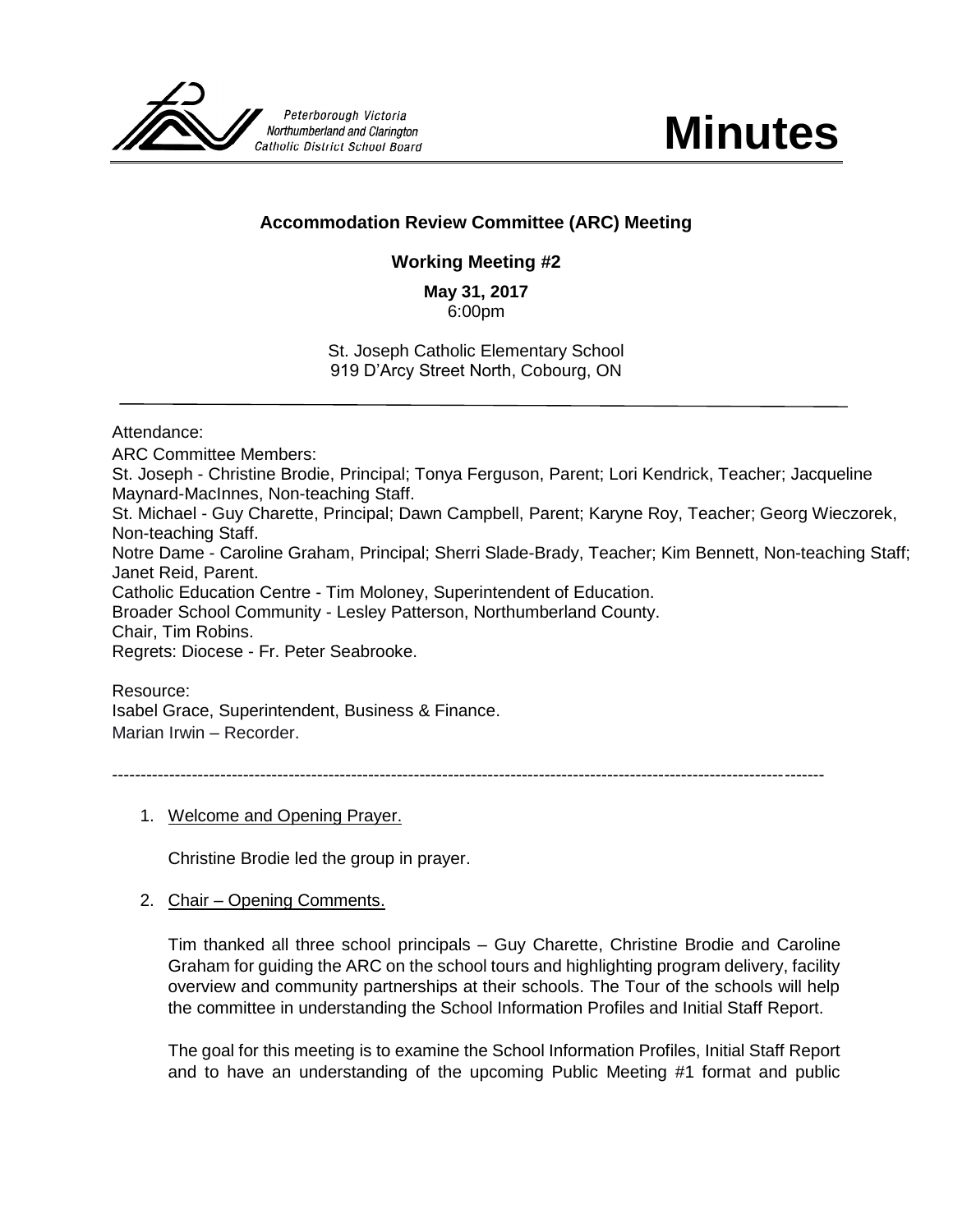survey. As we did in Working Meeting #1, there will be both presentations and group work this evening.

Tim thanked Tim Moloney for guiding the committee through our meeting norms at our last meeting. The norms are now on a display board and they will be available for reference at each ARC meeting.

As indicated at our last meeting, all ARC working meetings are open to the public to observe the meetings and the process we follow. Members of the public attending the committee meetings are expected to act with decorum and in a manner that respects the work of the committee.

The committee took time to update their ARC Binders.

### 3. Approval of Minutes.

The minutes from Working Meeting on May 15, 2017 were approved, as written.

### 4. Presentation on School Information Profiles (SIP).

Isabel Grace presented the Notre Dame's School Information Profile. Isabel highlighted the following areas of the SIP indicating that all three school SIP's follow the same format:

- Facility Information
	- General Information
	- Site/Floor Plans
	- Boundary/Zoning Maps
- Facility Condition
	- Facility Index Value
	- 10 Year Renewal History/5 Year Renewal Requirements
	- School Utility Costs
	- School Accessibility Measures
- Student Data
	- Enrollment 10 Year History/Enrollment Projections 10 years
	- Student Proximity Measure
	- Out of Area Students
	- Student Transportation
- Instructional Data
	- Staff allocation
	- Grade Organization
	- Extra-Curricular Activities
	- Facility Partnerships
	- Community Use of Schools
	- Childcare
- Faith/Parish Information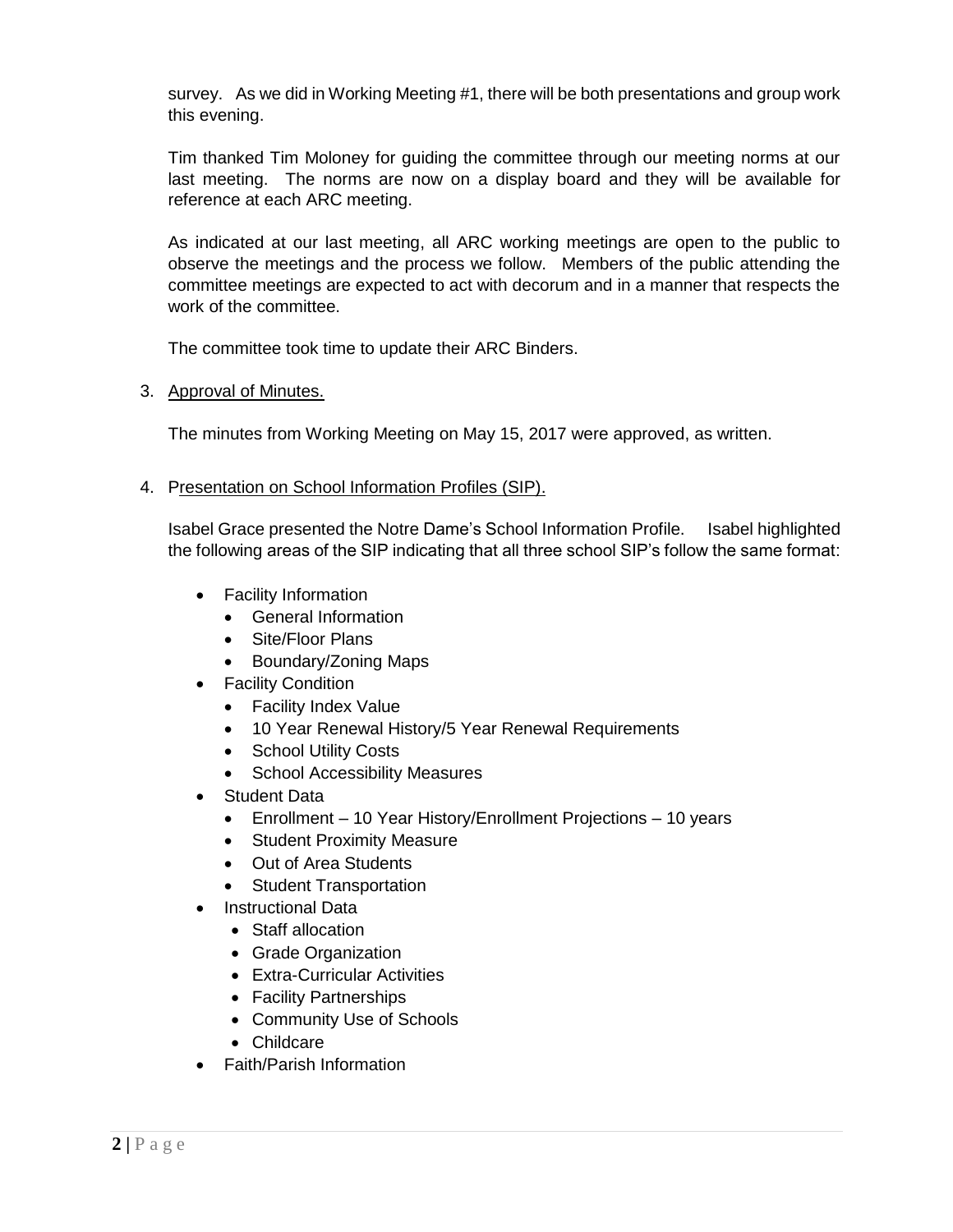## 5. The Chair asked the ARC members to analyze the SIP(s) and determine if any clarification or additional information is required (Group work).

The Committee broke into their 4 groups. They were instructed to answer the following questions within their designated groups:

- 1. What differences are notable when comparing each SIPs side by side?
- 2. Is there an additional information/clarification required in the SIPs?

The following were identified as notable differences:

#### **Group 1:**

| St. Michael                                                                                                                                                           | Notre Dame                                                                                                                                                                           | St. Joseph                                                                                                                                                      |
|-----------------------------------------------------------------------------------------------------------------------------------------------------------------------|--------------------------------------------------------------------------------------------------------------------------------------------------------------------------------------|-----------------------------------------------------------------------------------------------------------------------------------------------------------------|
| • Parking challenge $-$ yard<br>(grass)<br>2 levels, not accessible<br>$\bullet$ Enrollment – higher at St.<br>Michael's (88.2%)<br>• Out of Area Students -<br>2.63% | High IFA - electrical<br>$\bullet$<br>heating-high cost per sq. ft.<br>Many portables<br>Enrollment - higher at Notre<br>$\bullet$<br>Dame ((127%)<br>Out of Area Students -<br>5.4% | Does not have an Integrated<br>$\bullet$<br><b>Facility Assessment</b><br>• Not fully utilized<br>• OTG good / accessible<br>• Out of Area Students -<br>13.17% |

# **Group 2:**

| St. Michael                                                                                                                                        | Notre Dame                                                                                                                                                                                                                  | St. Joseph                                                                                                                                                                                                                                                                               |
|----------------------------------------------------------------------------------------------------------------------------------------------------|-----------------------------------------------------------------------------------------------------------------------------------------------------------------------------------------------------------------------------|------------------------------------------------------------------------------------------------------------------------------------------------------------------------------------------------------------------------------------------------------------------------------------------|
| $\bullet$ 22,700 sq. ft.<br>Gas heated<br>OTG 248<br>1.4 million - 5 year renewal<br>Not accessible<br>Utilization 87%<br>No parking<br>Dual track | 20,700 sq. ft.<br>$\bullet$<br>OTG 230<br>$\bullet$<br>Utilization 122%<br>$\bullet$<br>Electric heated<br>$\bullet$<br>$637,422 - 5$ year renewal<br>6 pack portables being used<br>Dual track (intermediate)<br>$\bullet$ | $\bullet$ 29,340 sq. ft.<br><b>OTG 277</b><br>$\bullet$<br>Utilization 50%<br>$\bullet$<br>Gas heated<br>٠<br>784,600 - 5 year renewal<br>$\bullet$<br>Child care<br>$\bullet$<br>Fully accessible<br>$\bullet$<br>Elevator<br>$\bullet$<br>NCDC County - hub<br>$\bullet$<br>activities |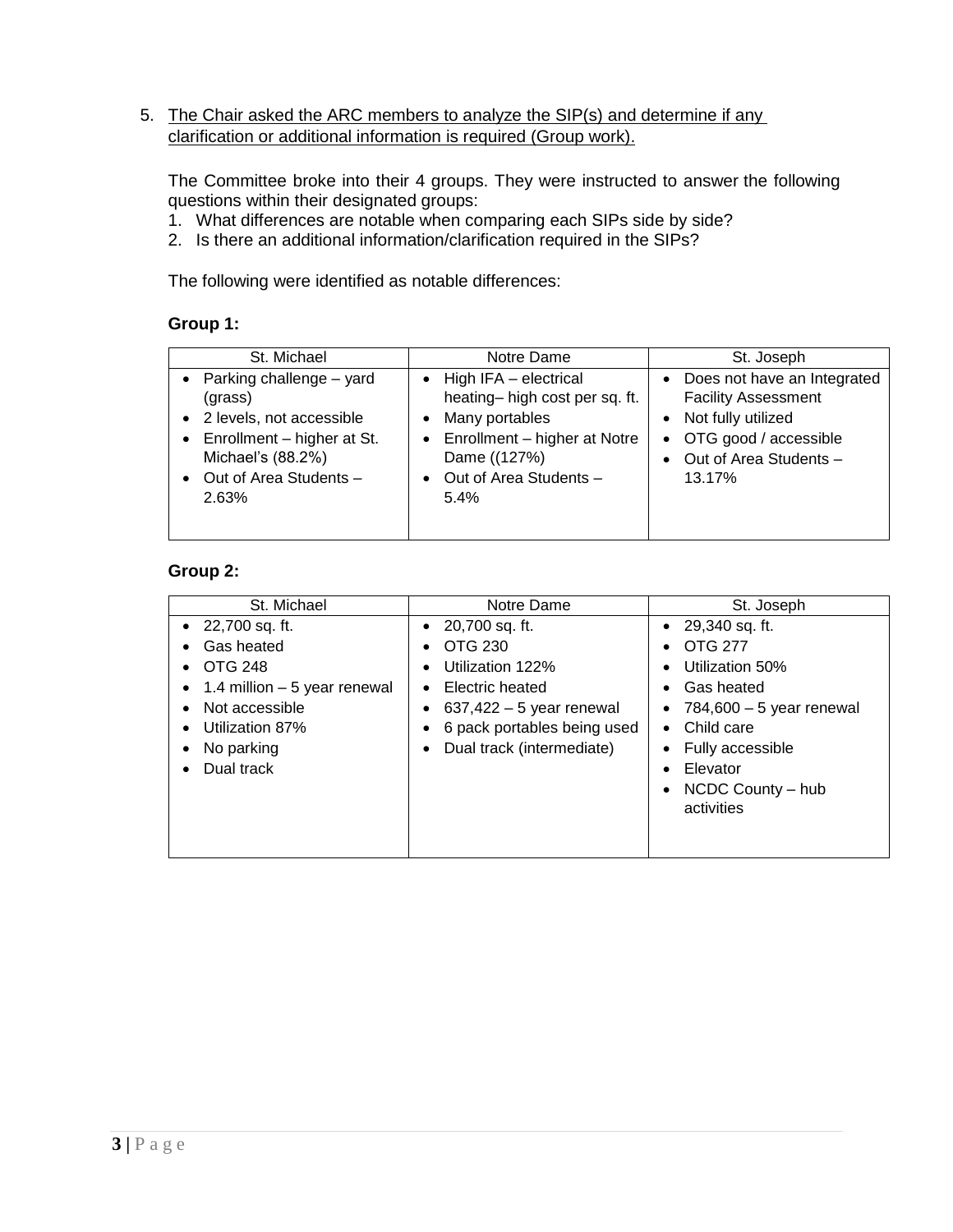# **Group 3:**

| <b>Differences</b>                 | St. Michael         | St. Joseph          | Notre Dame           |
|------------------------------------|---------------------|---------------------|----------------------|
| OTG                                | 248                 | 277                 | 230                  |
| <b>Current Enrolment</b>           | 216 (87%)           | 140 (50%)           | 281 (122%)           |
| <b>Building Area</b>               | 22,700 sq. ft.      | 29,342 sq. ft.      | 20,700 sq. ft.       |
| Date of Construction (additions)   | 1893-1958           | 1960-1991           | 1962-1967            |
| <b>Portables</b>                   |                     |                     | 6 pack               |
| FCI / (integrated FA)              | 23% / (126.54%)     | $13\%$ / (-)        | 11% / (163%)         |
| 10 Year history \$                 | 754,605             | 200,080             | 261,323              |
| 5 year Renewal \$                  | 2,148,037           | 2,223,000           | 1,296,200            |
| <b>Utilities</b>                   | <b>Natural Gas</b>  | <b>Natural Gas</b>  | <b>Electric Heat</b> |
| Accessibility                      | <b>Not</b>          | Fully               | Partially            |
| Enrolment History/Student Data     | Increasing          | Decreasing          | Increasing           |
|                                    |                     | drastically         |                      |
| Enrolment Projections (avg.)       | 80%                 | 50%                 | Continues to be      |
|                                    |                     |                     | over-capacity        |
| Out of Area                        | Minimal             | Minimal             | Minimal              |
| <b>Student Proximity</b>           | Most within walk or | Most within walk or | Most within walk or  |
|                                    | on longer bus rides | on longer bus rides | on longer bus rides  |
| <b>Bus Rides</b>                   | Similar             | Similar             | Similar              |
| <b>Staff Allocation (teachers)</b> | 11                  |                     | 11                   |
| Specialized courses                | $\Omega$            | 1 CASA              | $\Omega$             |
| Extra-Curricular                   | Similar             | Similar             | Similar              |
| Community/Use Childcare            | Parish              | <b>YMCA Daycare</b> |                      |

# **Group 4:**

| St. Michael                                                                                                                                                                                                                                                 | Notre Dame                                                                                                                                                                              | St. Joseph                                                                                                                                                                                               |
|-------------------------------------------------------------------------------------------------------------------------------------------------------------------------------------------------------------------------------------------------------------|-----------------------------------------------------------------------------------------------------------------------------------------------------------------------------------------|----------------------------------------------------------------------------------------------------------------------------------------------------------------------------------------------------------|
| 216 students<br>$\bullet$<br><b>OTG 248</b><br>1.46 acres1893-1958 (4<br>$\bullet$<br>changes)<br>No parking<br>$\bullet$<br>$IFA = 126%$<br>$\bullet$<br>• Utilities: \$1.10 sq. ft.<br>Accessibility issues - no<br>$\bullet$<br>options<br>Triple grades | 280 students<br>OTG 230<br>$\bullet$<br>6.2 acres<br>$\bullet$<br>1962-1967 (1964 addition<br>$\bullet$<br>$IFA = 163%$<br>Utilities: \$2.59 sq. ft.<br>٠<br>(double the other schools) | 140 students<br>$\bullet$<br><b>OTG 277</b><br>$\bullet$<br>4.62 acres<br>$\bullet$<br>1960 (80% addition in<br>$\bullet$<br>1991)<br>$IFA = N/A$<br>$\bullet$<br>Utilities: \$1.21 sq. ft.<br>$\bullet$ |

All four groups concluded that no additional clarification or information (data) was needed for the SIP's.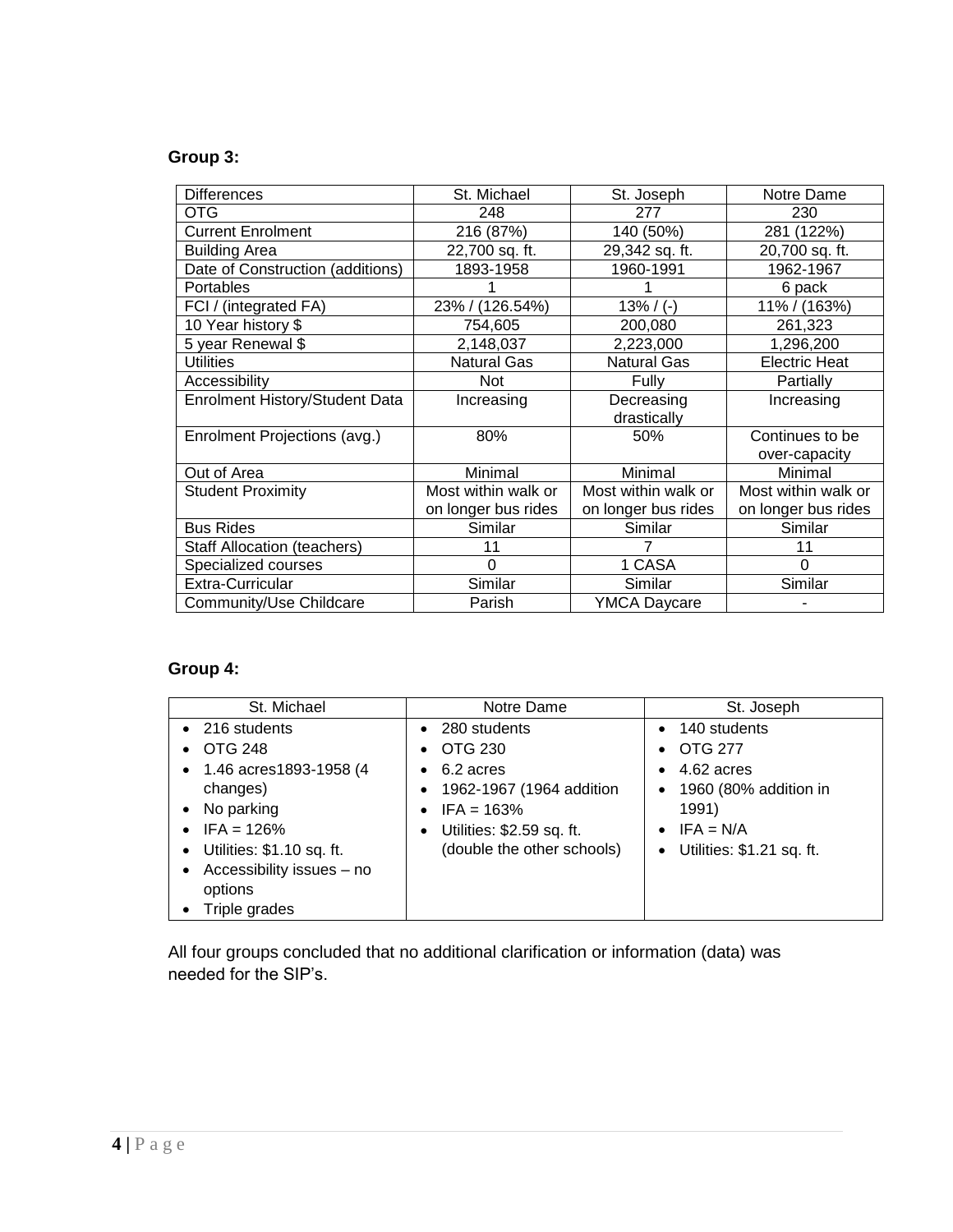### 6. Present Initial Staff Report (ISR), rationale, demographics, options.

Isabel Grace provided background information on the Initial Staff Report. Isabel reviewed the following from the report and addressed questions from the group(s):

- Background and Purpose
- Guidelines and Policy
- Review Goals
- Accommodation Review Process
- Rationale for an Accommodation Review
- Accommodation Options
- School Information Profiles
- Conclusion
- Recommended Actions

## 7. Analyze ISR – (Group Work).

The Chair advised that this agenda item would be deferred to the next ARC Working Meeting so that the ARC members would be able to complete a review of all proposed accommodation options and specifically, the pros and cons of each option.

8. Discuss Public Meeting # 1 – format, purpose, communication, survey questions.

The Chair reminded the ARC that all ARC members are required to attend ARC Public Meetings. The Chair will be asking the ARC members to provide their observations at the next committee working meeting. ARC members were requested to direct any questions from the public to the Chair or the two Superintendents, Isabel Grace or Tim Moloney.

Tim Robins reviewed Public Meeting #1 format including:

- Date: June 5, 2017 at Notre Dame CES from 4pm-7pm.
- Format: Open House
	- o Welcoming/Registration table
	- o Area 1: Ministry Guideline, Policy/Admin Procedures 109, and Parent's Guide
	- o Area 2: School Information Profiles
	- o Area 3: Initial Staff Report
	- o Area 4: Feedback (Survey)

A Cobourg Catholic Elementary Schools Accommodation Review Survey has been created, by staff, to allow for public input relating to the Initial Staff Report and, specifically, the four (4) proposed accommodation options. The survey will be launched on Monday, June 5, 2017. Tim went over questions on the survey and discussion followed about having the survey available on-line and available at schools along with the Initial Staff Report.